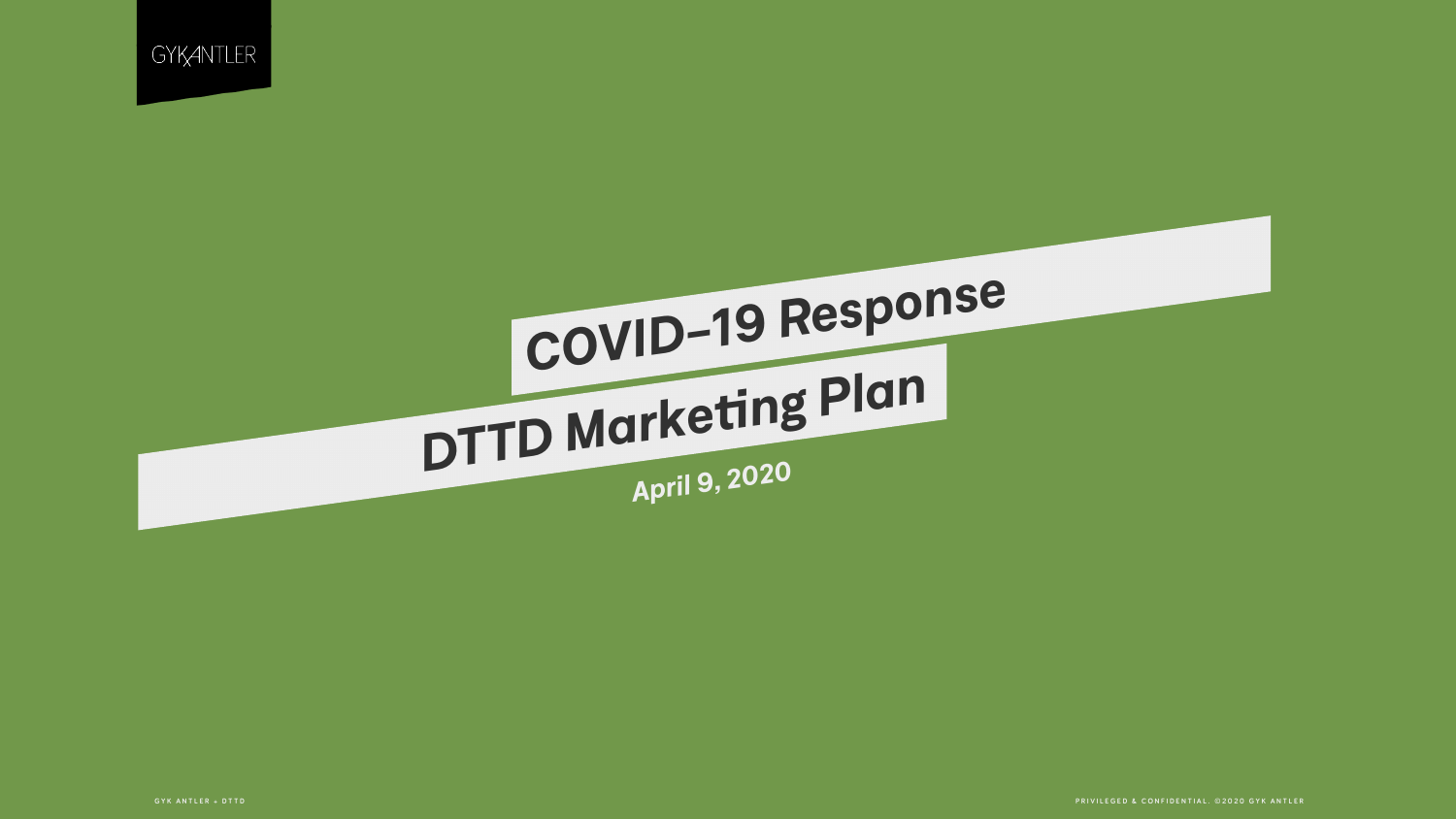- **• Keep our audiences engaged and maintain relevance during unfamiliar times**
- **• Support local New Hampshire hospitality businesses by promoting services/products**
- **• Provide travel inspiration for future visits to New Hampshire**

# **Objectves**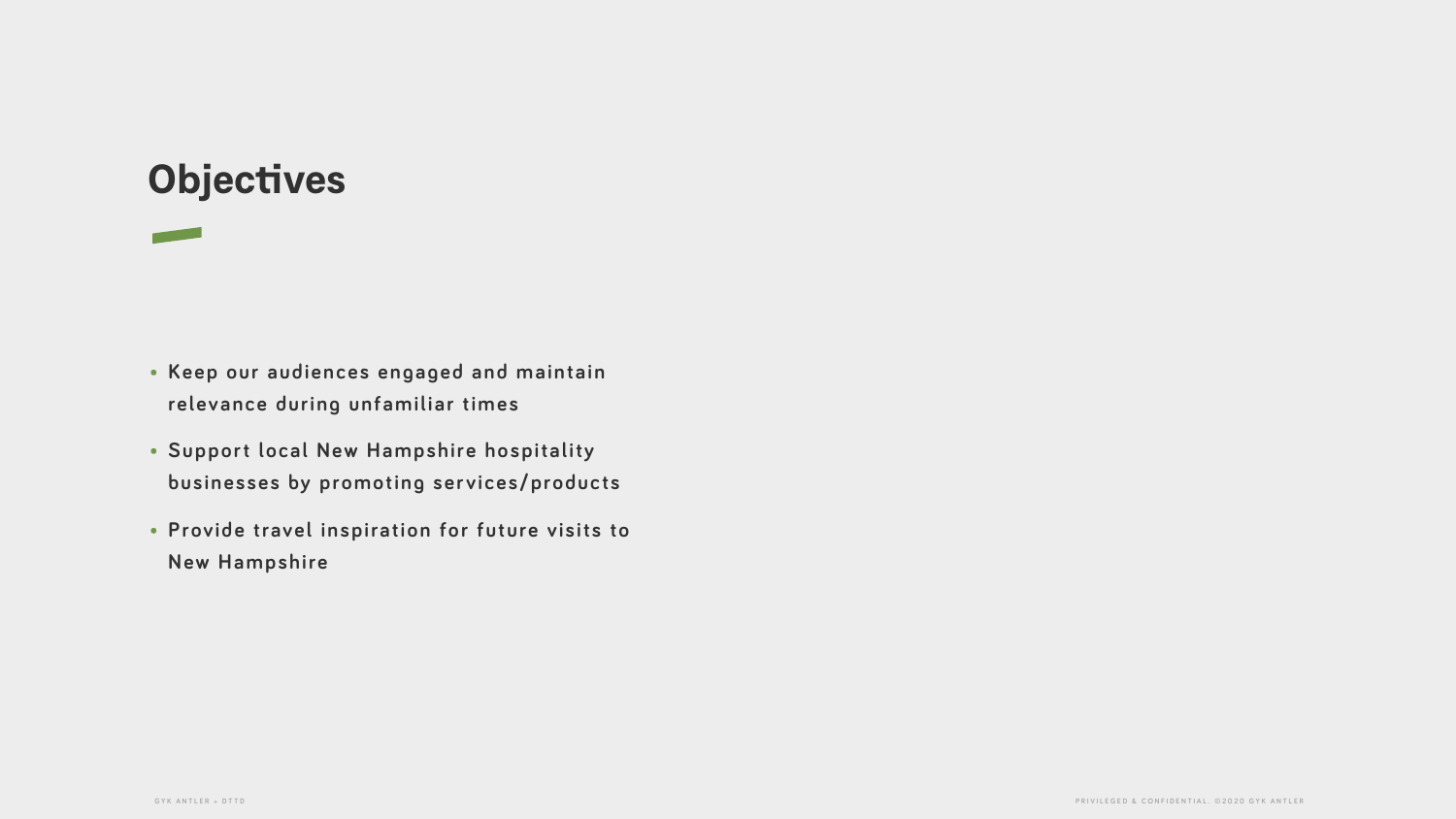#### • **DREAM**

With regulations limiting travel, many are stuck at home, but we can still offer them an escape. There are ample ways we can remind our audience that New Hampshire is united in their front to responsibly inspire residents and visitors during these uncertain times. We'll focus on virtual experiences, UGC, live cams, and more to drive a sense of calm, a smile, and a way for consumers to escape and dream about better days ahead.

#### • **PLAN**

As regulations relax and the willingness to travel increases, we can get a bit more specific around places to visit and things to do. Post-virus, New Hampshire will be well-positioned for people looking to avoid congestion and international travel for a more natural, homegrown setting. We can amplify our efforts through even more paid media to drive future travel.

#### • **GO**

This is the phase where we transition into a new campaign and getting back to "normal." Now, it's all about driving visitation and living your dreams. This phase could be even more urgent in its call to action. "Don't just think about visiting New Hampshire, now is the time you must visit the Granite State."

# **Three-Phased Approach**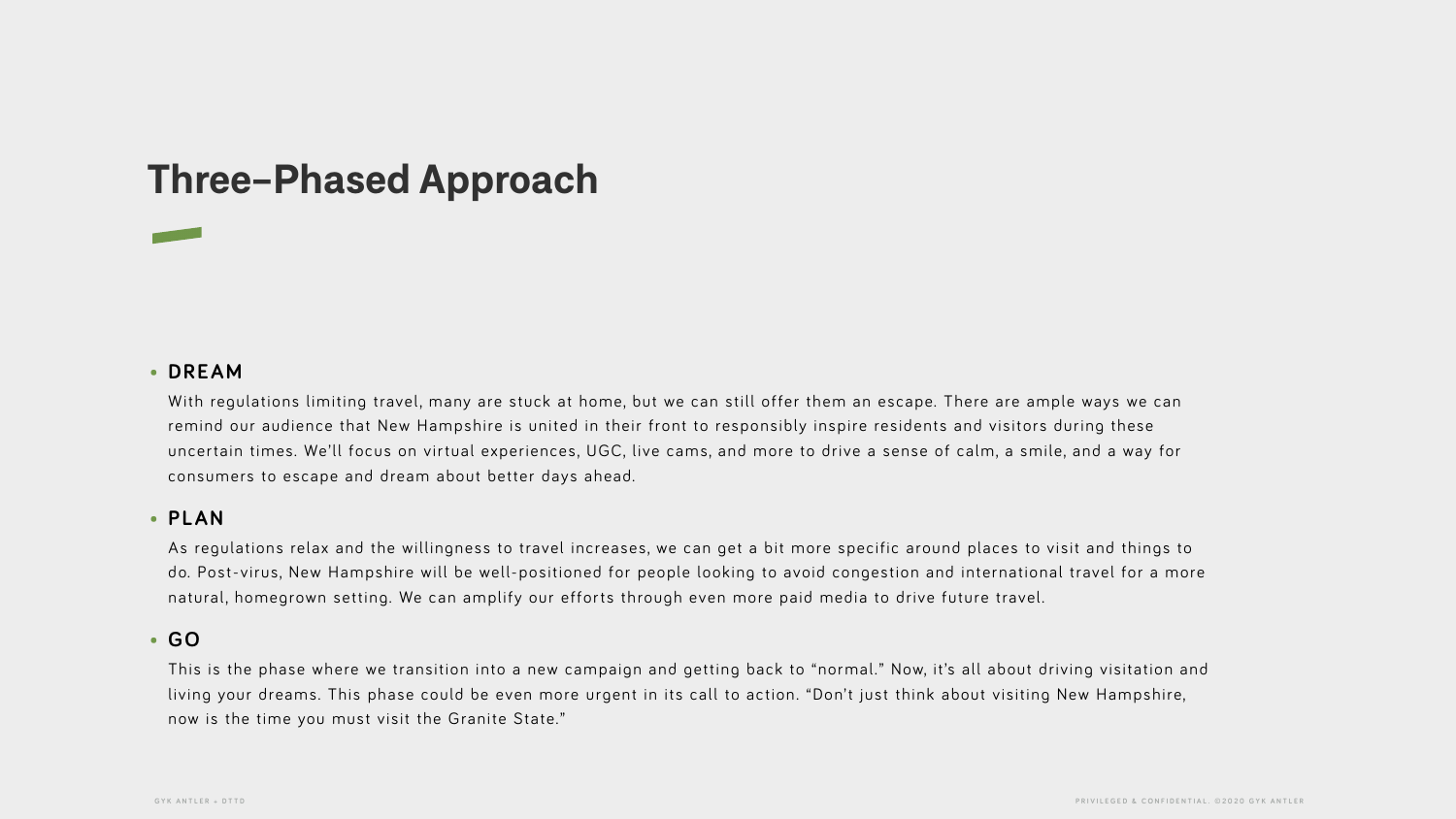



- **• Millennial Parents**
- **• Childless Gen X**
- **• Childless Millennials**
- **• Empty Nesters/Boomers**

#### NEW HAMPSHIRE **NEW ENGLAND+**

**• In-state/hyperlocal** 

**• Visitation driving**

**• Stronger CTA**

- **• Broader appeal**
- **• Virtual/at-home experience**
- **• Inspirational**

## **Audiences**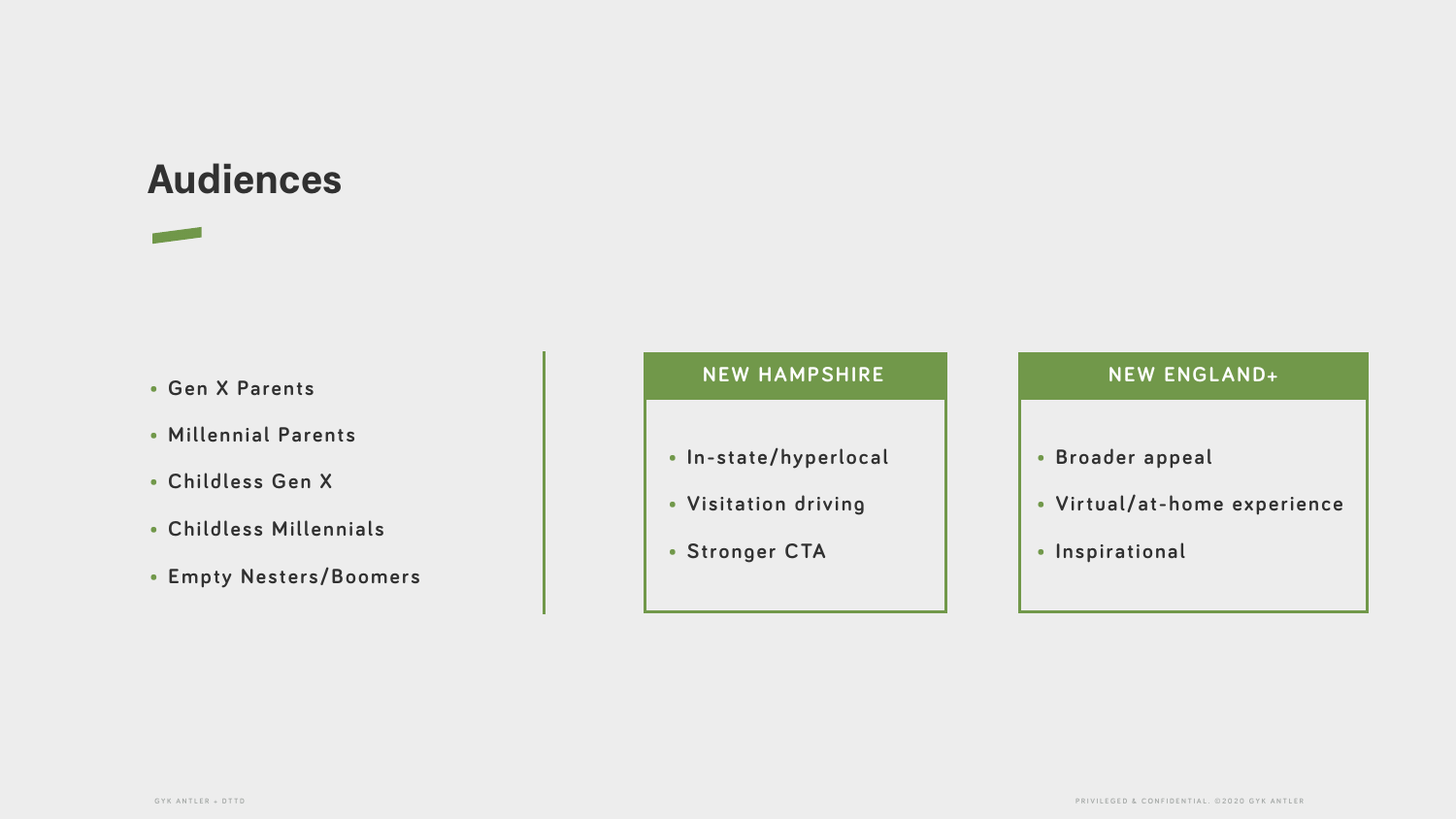

\$8K-\$10K/month; 75 percent social

# **Strategic Approach**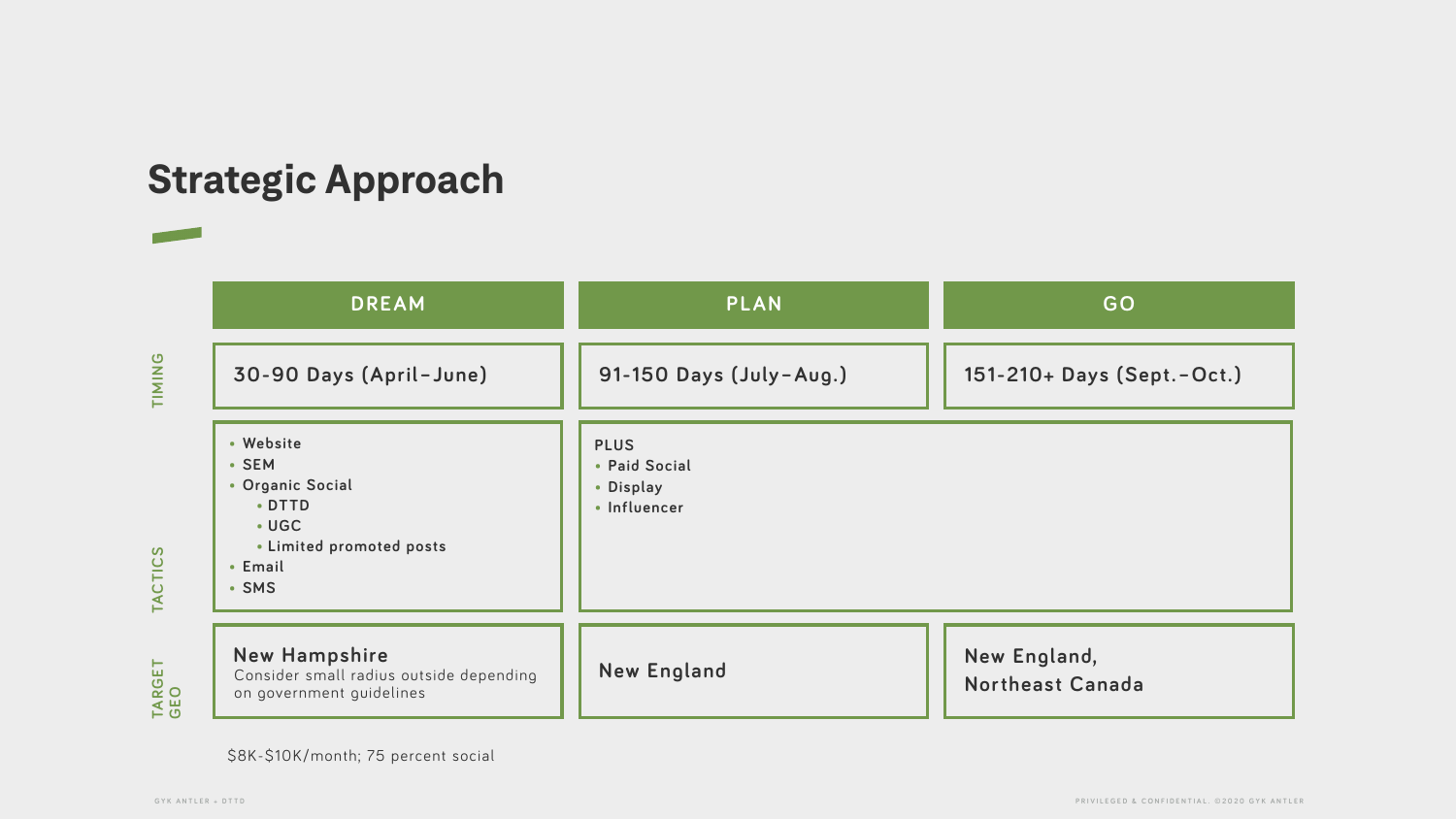**GYK ANTLER + DTTD**

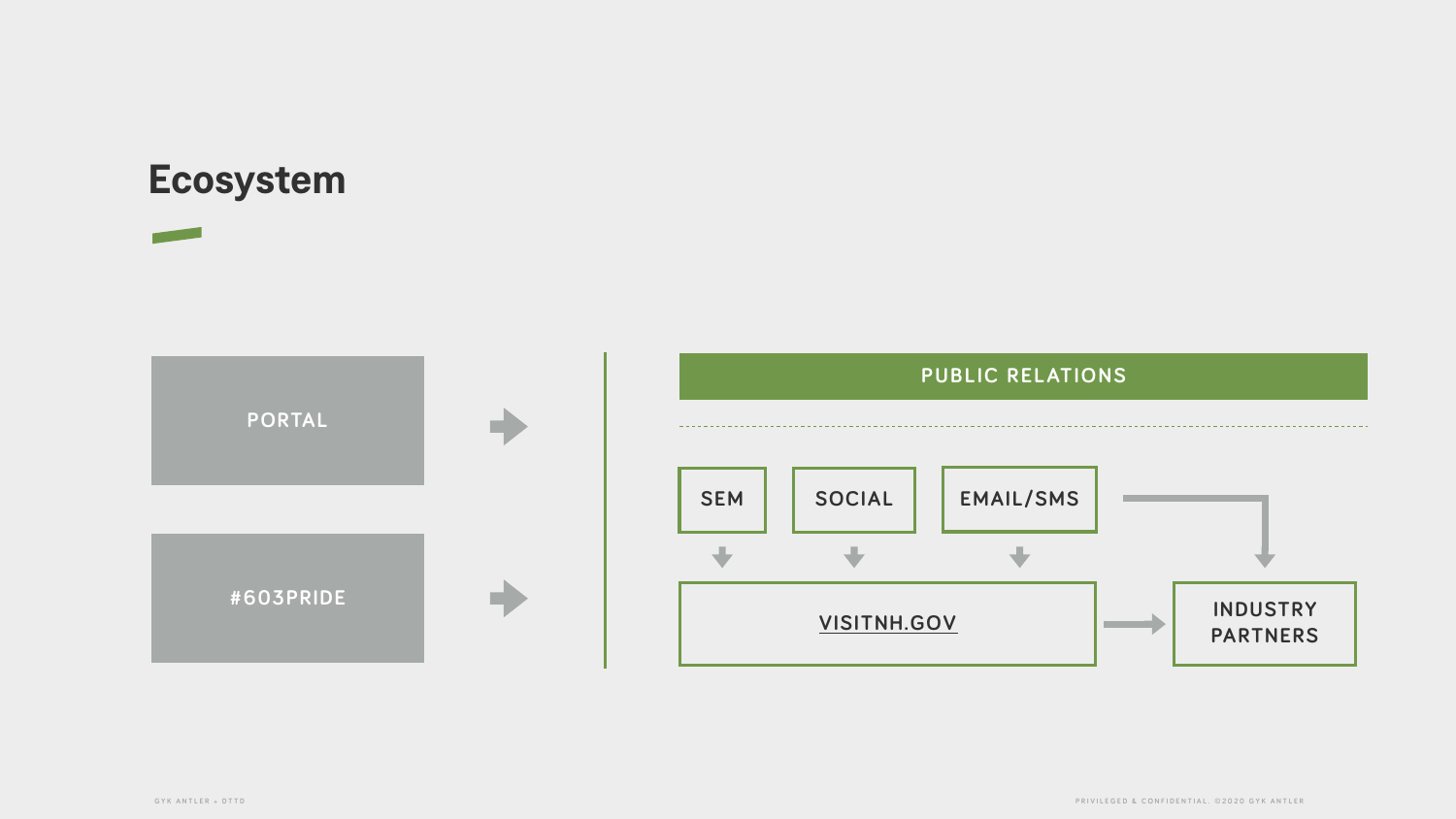**GYK ANTLER + DTTD**

# **Concept: DISCOVER YOUR BACKYARD**

**PRIVILEGED & CONFIDENTIAL. ©2020 GYK ANTLER**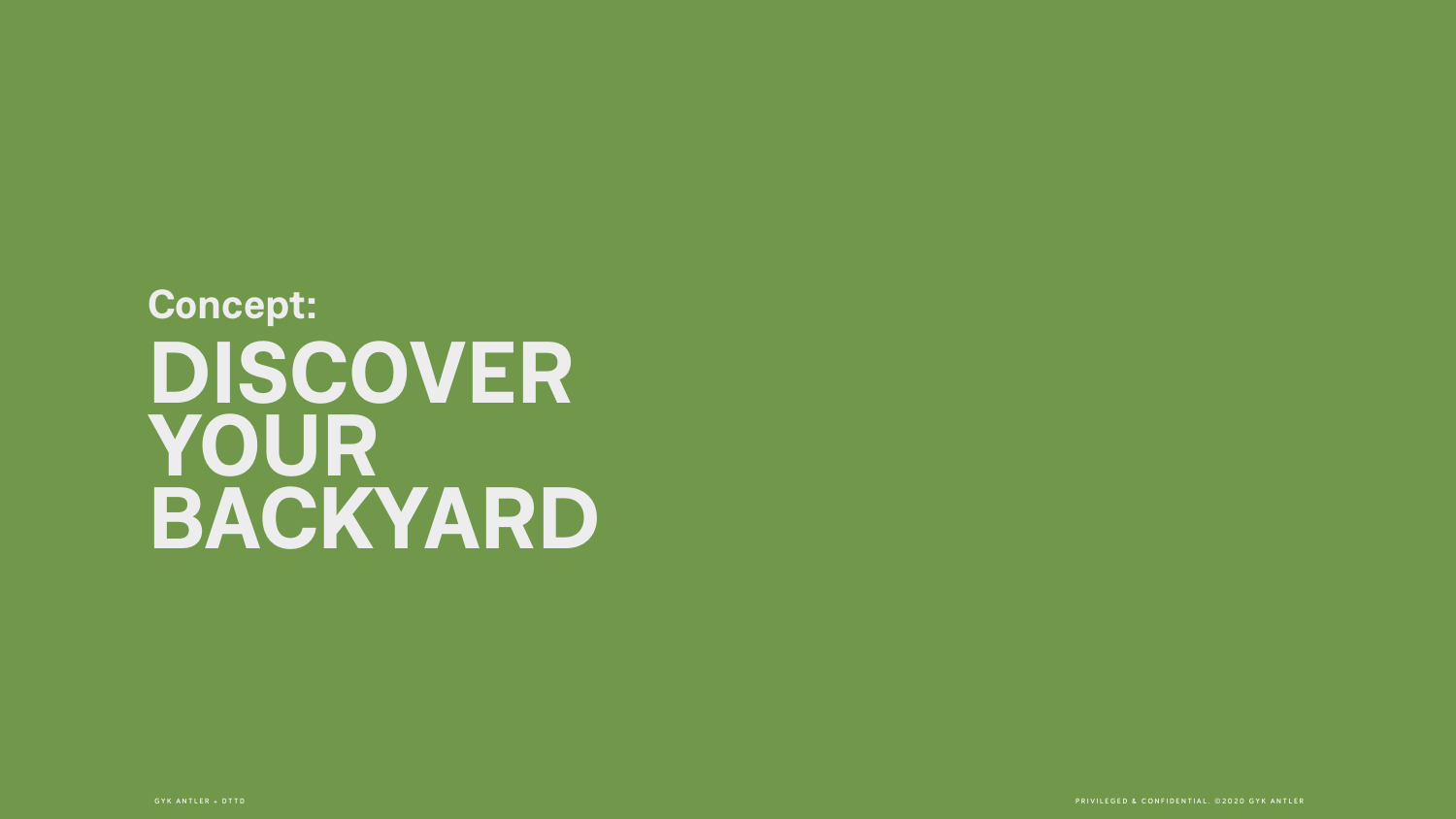- **• UGC**
- **• Tourist Travel Inspiration**
- **Travel Industry Support**

Under the Discover Your Backyard direction, we'll create and share content around three primary categories.

# **Concept + Content Lanes**

Discover Your Backyard seamlessly takes our audience through each phase of the "Dream. Plan. Go." strategy. It begins by leveraging the brand pillars of exploration, discovery, and positivity to focus on a hyperlocal setting.

The concept inspires followers to dream about their future travels around New Hampshire, reflect on experiences they've had here in the past, and find new ways to express their natural interests in the outdoors and supporting local businesses.

As travel restrictions are lifted over time, the Discover Your Backyard concept can transition to promoting tourism and immediate trip opportunities across New Hampshire, appealing to both our in-state audience and those in neighboring states that have New Hampshire in "their backyard."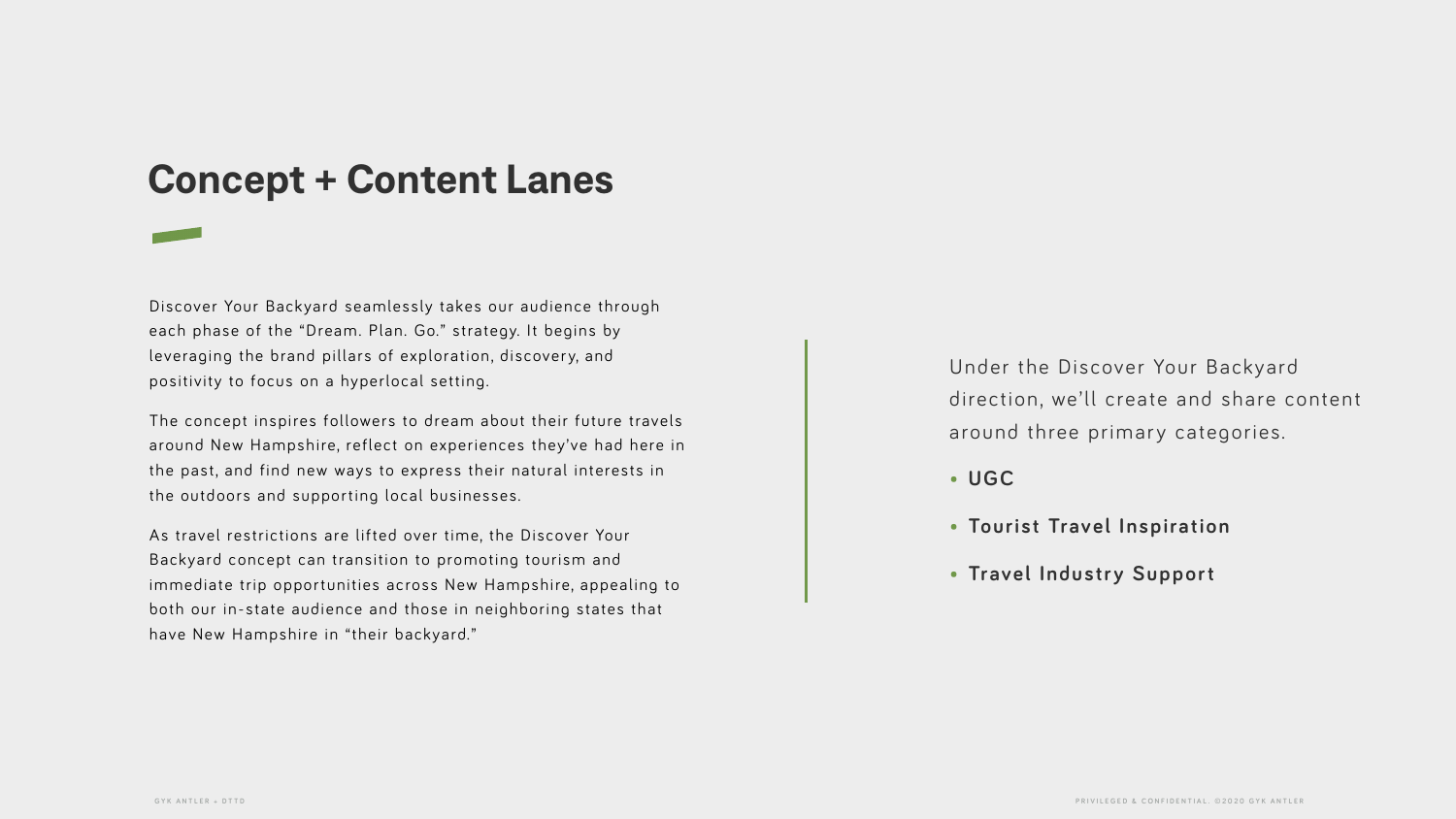By continuing to feature stunning user-generated scenic images from around the state, we remind the audience of New Hampshire's beauty and inspire them to keep dreaming of New Hampshire from a distance. Accompanying copy will nod to the fact that we look forward to welcoming them back soon. Posts will also periodically include calls to action encouraging more New Hampshire photo and video sharing.

- 
- 
- 
- 
- 
- 
- 

**UGC**

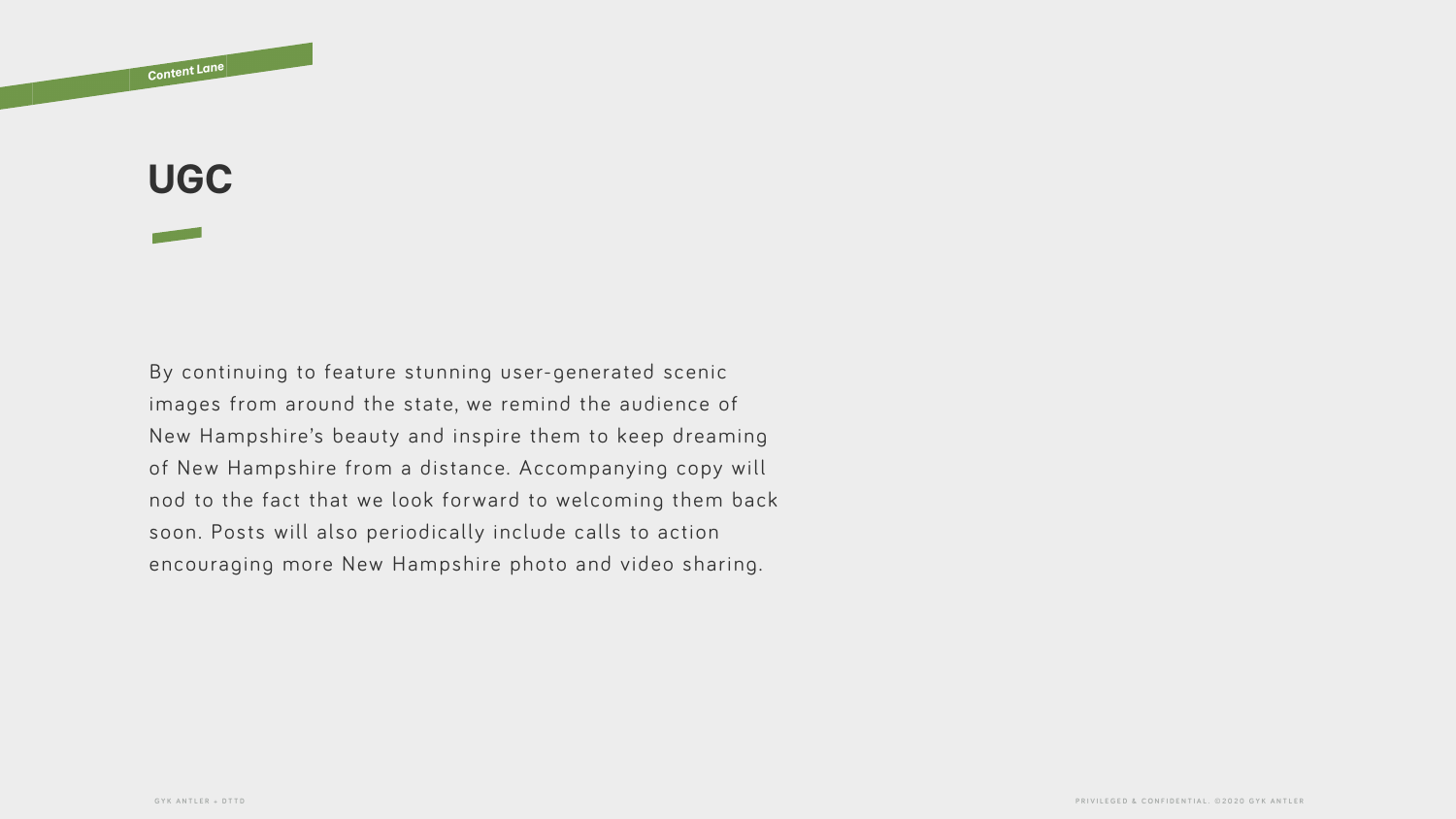Content under this category features a combination of curated pieces from partners, engagement-generating posts, and repackages and repurposed selections from our existing library of videos, photography, and articles. This multifaceted approach keeps us connected to our in- and out-of-state audiences and inspires them to keep dreaming about future visits to New Hampshire.

- 
- 
- 
- 
- 
- 

# **Tourist Travel Inspiration**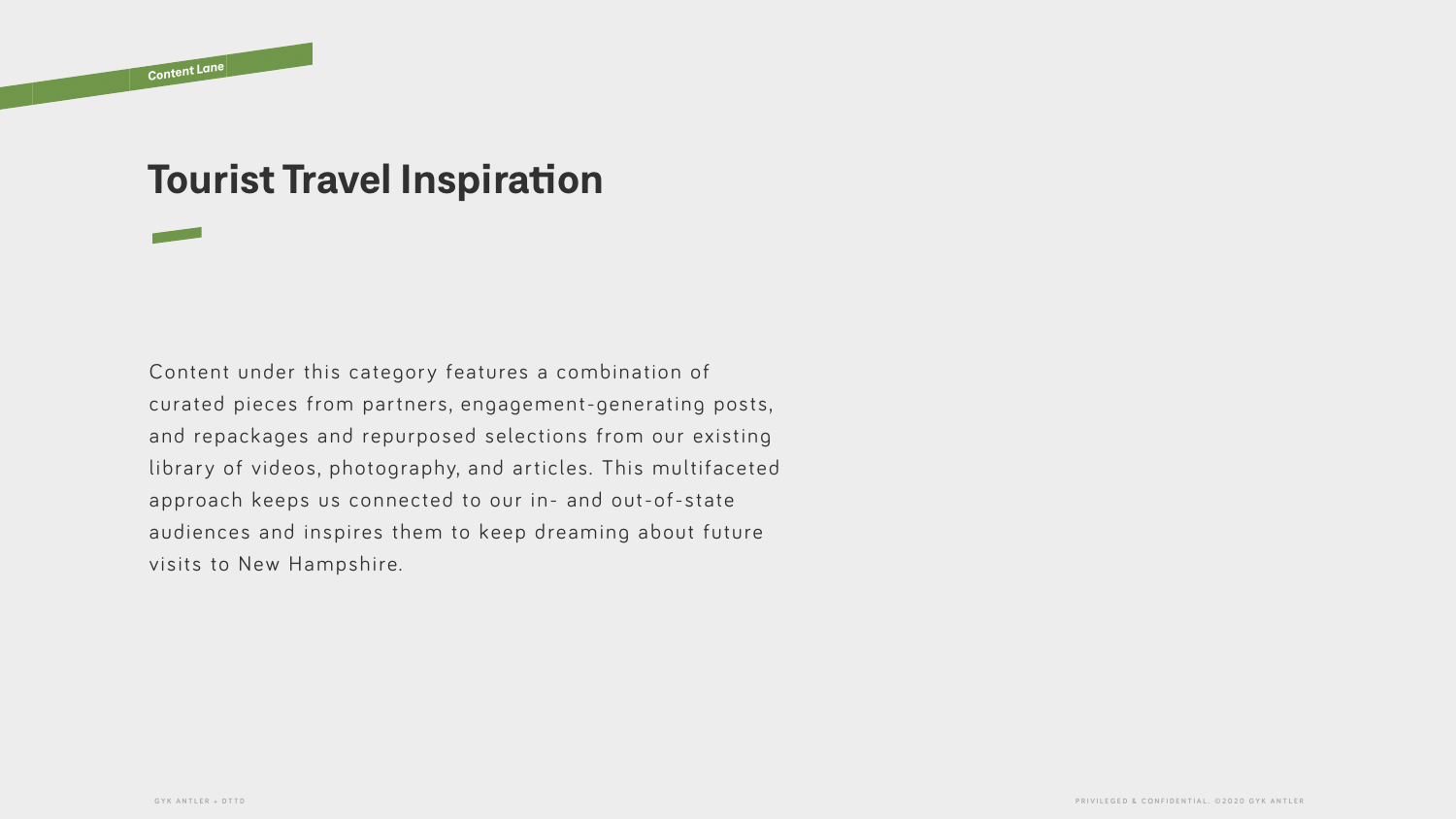# **Content Ideas**



#### • **Live Free Faves**

This series keeps our audience dreaming about their favorite New Hampshire spots and engaging with our brand. With Live Free Faves, we'll ask specific questions, such as "What's one of the best-kept secret spots on the seacoast?" or "What's the most underrated view in the White Mountains?" — giving us fodder to create new listicles to be published on the VisitNH site and shared via social.

#### • **Granite State Trivia**

This interactive Facebook game series provides fun hints and riddles about various New Hampshire locations for the audience to guess in the comments. We'll then reveal the answer and share content, images or video about that particular place. This series will ultimately be integrated into the Live Free with Kris blog.

#### • **Live Free Flashback Fridays**

Tapping into the nostalgia of trips past, we'll ask our Facebook audience to upload their favorite New Hampshire memory photos in the comments. We'll then package up the best UGC and post as a carousel or video.

#### • **Monday Morning Inspiration**

Share uplifting, visually breathtaking images, 360-degree video clips, and B-roll from past shoots to get the week started for our audience on a positive note.

#### • **Discover Your View**

Capitalizing on the viral "see and send" trend going around social media, we invite audiences to share a photo to their Instagram Story of the current view from their New Hampshire "backyard" and tag three friends challenging them to do the same and pass it on. Favorite responses will be reposted on the VisitNH Instagram Story.

#### **• Keep On Camping On**

This content leans in to the camping cravings many may be feeling as the weather warms up by inviting the audience to get creative and share their best indoor/at-home camping set up via Instagram Stories, tagging @VisitNH. We'd feature select submissions on Instagram Stories.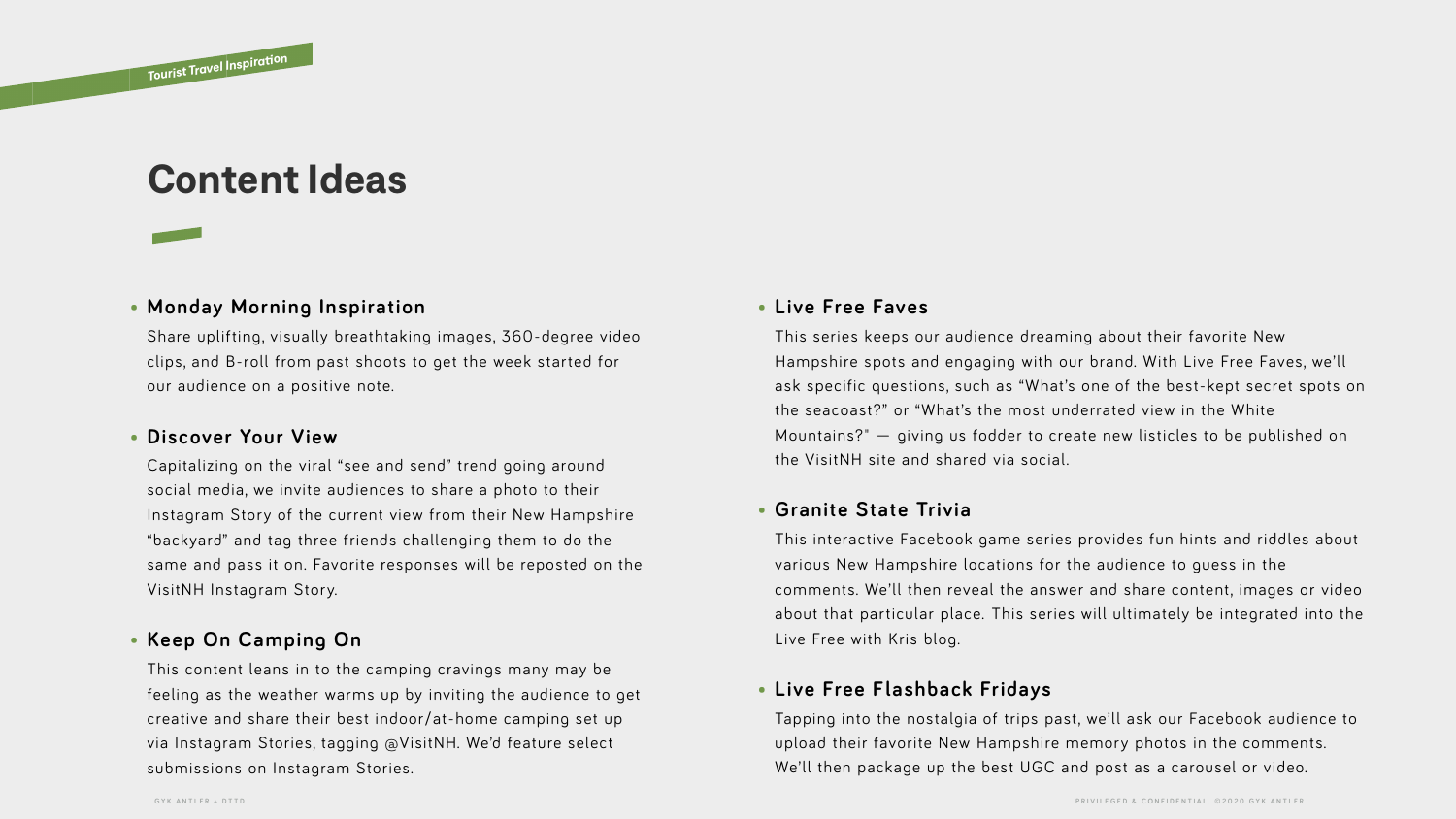This content's number one goal is to give much-needed support to local hospitality, dining, and arts businesses. And by lending this support, we simultaneously provide our New Hampshire-based audience with practical resources to stay supplied and entertained while they're practicing social distancing.

- 
- 
- 
- 

# **Travel Industry Support**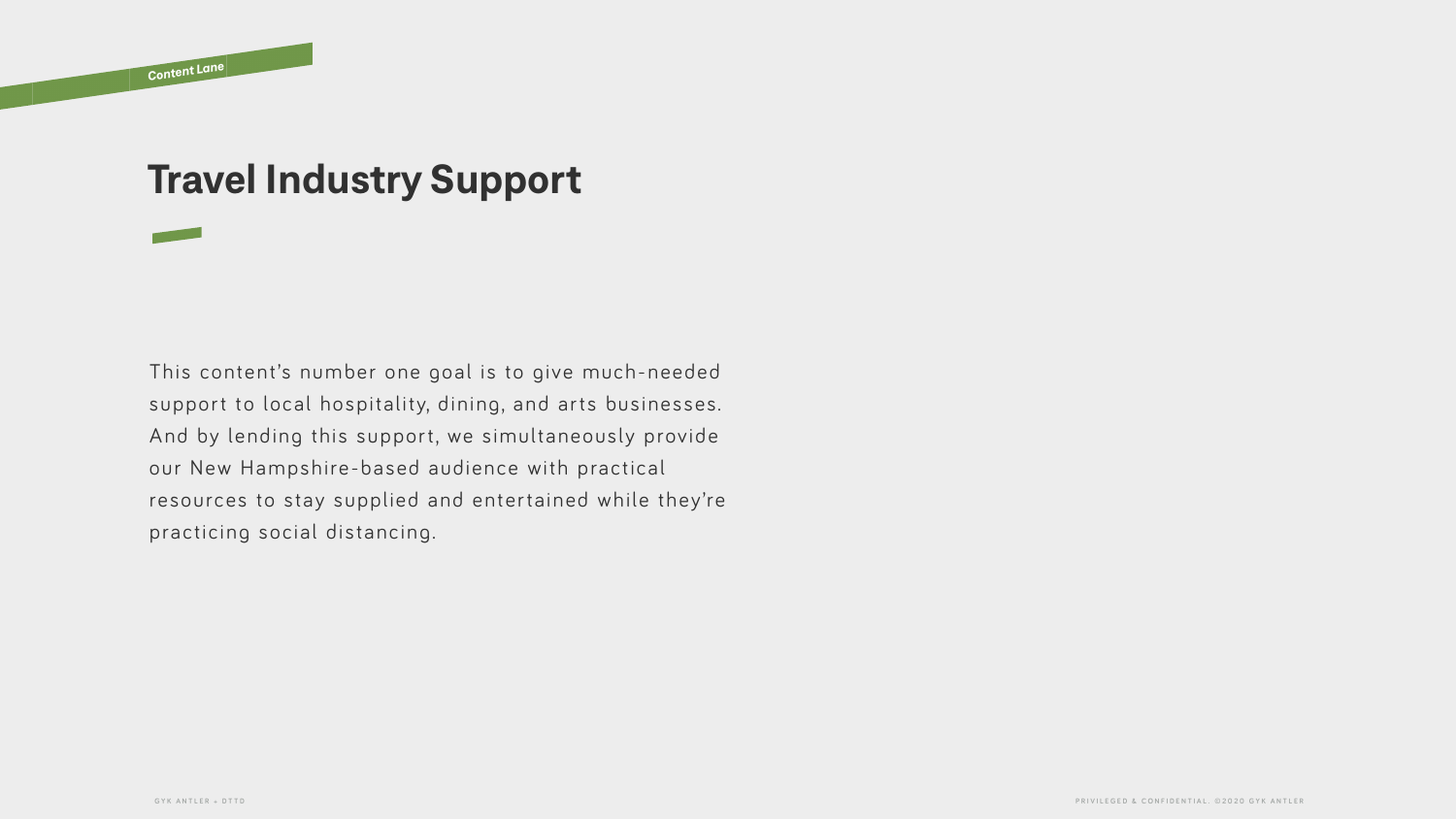# **Content Ideas**



#### • **Take-Out Tuesdays**

On Take-Out Tuesdays, we encourage our New Hampshire audience to support their local dining establishments by ordering take-out food and drink. VisitNH will compile a comprehensive list by region of restaurants and breweries that are still open for take-out, pick-up, or delivery. We'll add them to a specific VisitNH landing page and share to social each Tuesday along with a CTA to join in.

#### • **Small Business Saturdays**

There's no better time to buy local. Every Saturday, we'll share a VisitNH landing page featuring all the incredible New Hampshire small businesses carrying local goods. We'll encourage our audience to shop online and get their New Hampshire favorites shipped right to their door.

#### • **#603Pride**

New Hampshire pride is strong. As a way to spread and celebrate our State, we will begin to incorporate #603Pride as a constant hashtag for all posts and will feature it more prominently on select posts.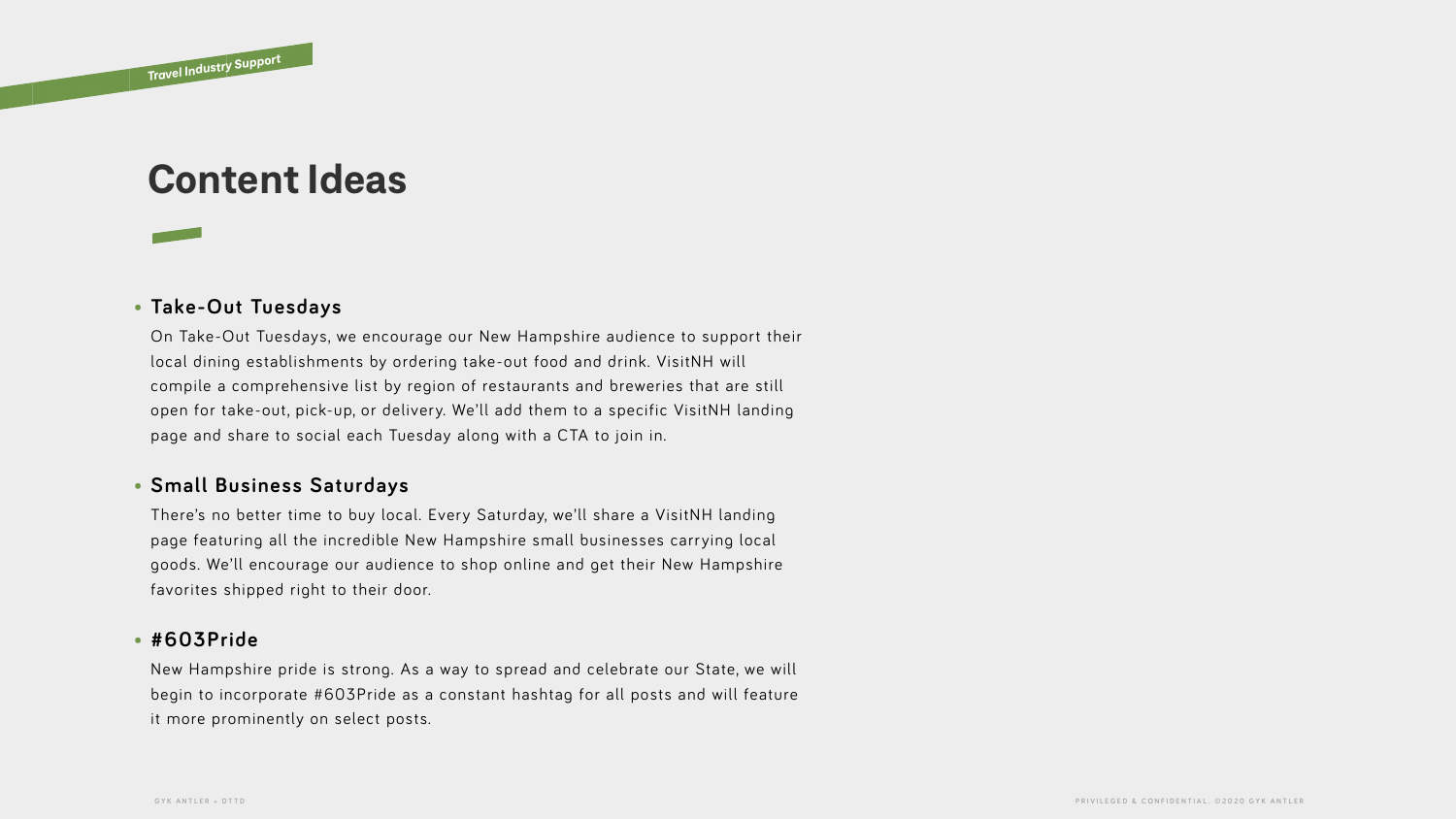# **Content Map**

**Contract Contract** 

| <b>TOURIST TRAVEL</b><br><b>INSPIRATION</b> | <b>CONTENT TYPE</b>               | <b>INSTAGRAM FEED</b> | <b>IG STORY</b>  | <b>FACEBOOK</b>     | <b>TWITTER</b>      | <b>PINTEREST</b> | <b>LINK TO WEBSITE</b> |
|---------------------------------------------|-----------------------------------|-----------------------|------------------|---------------------|---------------------|------------------|------------------------|
|                                             | <b>UGC</b>                        |                       |                  | x (every third day) | x (every third day) |                  |                        |
|                                             | <b>Monday Morning Inspiration</b> |                       | $\boldsymbol{X}$ | $\mathsf{X}$        | $\times$            |                  |                        |
|                                             | <b>Discover Your View</b>         |                       | $\boldsymbol{X}$ |                     |                     |                  |                        |
|                                             | Live Free Faves                   |                       | $\sf X$          | $\mathsf{X}$        |                     |                  |                        |
|                                             | Keep On Camping On                | x (Carousel)          | $\boldsymbol{X}$ | $\mathsf{X}$        |                     | $\mathsf{X}$     |                        |
|                                             | Live Free Flashback Fridays       | x (Carousel)          |                  |                     |                     |                  |                        |
| <b>TRAVEL INDUSTRY</b><br><b>SUPPORT</b>    | Take-Out Tuesdays                 |                       | $\sf X$          | $\mathsf{X}$        | $\times$            |                  | X                      |
|                                             | <b>Small Business Saturdays</b>   |                       | $\times$         | $\times$            | $\times$            |                  | X                      |